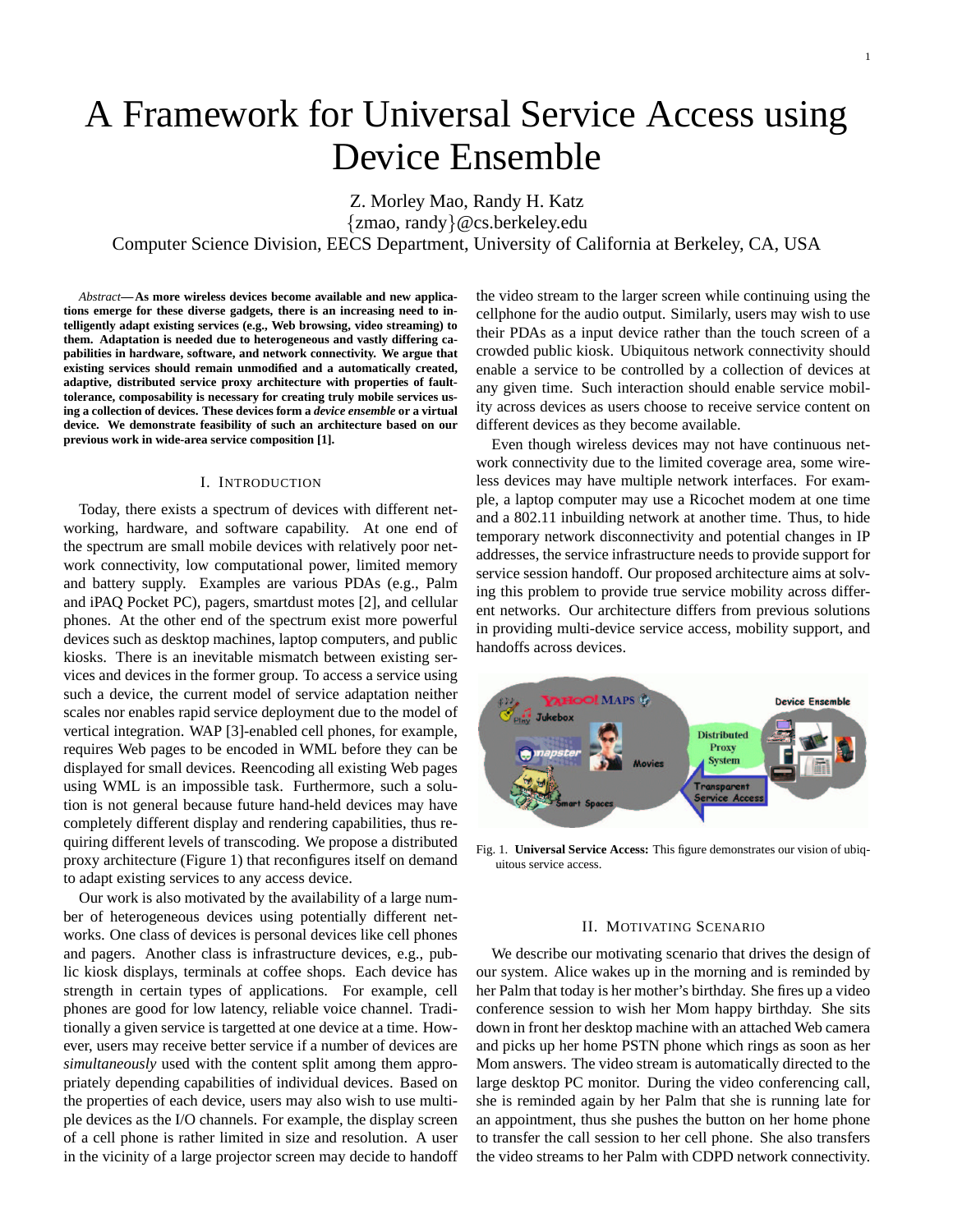Since CDPD has a much lower bandwidth, the image size and quality is automatically reduced. The video input is received by the camera attached to the Palm. After completely transferring the video conference session, Alice walks into her garage and gets into her car equipped with a car cell phone and a CDPD network interface. She puts on the headphone set and docks her cell phone to transfer the call session to the car cell phone. The video stream is then automatically redirected to the dashboard display screen.

Later in the day, Alice goes to the shopping mall to buy a watch as a birthday gift. She first walks up to the information kiosk consisting of a large LCD flat panel display connected to a PC which is in turn connected to the server backend of the shopping center via an IP network. The shopping center has various indoor cell phone base stations for different cellular phone standards such as AMPS, CDMA, GSM, etc. As soon as Alice steps into the shopping center, her cell phone registers with the indoor base station. Now, Alice is standing in front of a kiosk which displays a simple number  $-$  \*136. The number 136 indicates the actual location of kiosk. Alice chooses to dial \*136 from the cell phone rather than waiting for the courtesy phone to be available. Then, the main menu of the help system pops up on the display of the kiosk. Alice can either use the keypad on her cell phone or speak directly into the phone to navigate the help system and find a list of stores and their locations within the mall. Alice then has a choice to download these data onto her cell phone or PDA through an IR connection, obtain a hard copy of the data using a printer attached to the kiosk, or simply store the voice instructions on the server of the mall.

# III. DESIGN GOALS

To support the above scenario, we propose a distributed service proxy architecture with the following design goals.

• **Seamless Handoff across Devices:** To provide support for user mobility, network variations, users frequently need to handoff a service session from one or more devices to another set of devices. Our service proxy system must support policybased, user preference-driven handoffs across devices seamlessly – with minimal service disruption. The handoff decision is mostly initiated by the user who may decide to receive service on a different set of devices. However, the proxy system also automatically redirects the data stream to a different set of devices when needed. This occurs in two scenarios: Any device currently receiving service content becomes disconnected due to network congestion or lack of network coverage, or another device with better capability as specified by user's preference and policy becomes available to receive service content. Such handoffs should occur with little noticeable overhead.

• **Device Ensemble:** Rather than using a single device to receive the service content, users may wish to use a collection of devices (i.e. a *Device Ensemble*) to access the service based on device properties such as power consumption, display size, network connection speed. Similarly, the device ensemble also enable users to use different modes (e.g., speech, text menu) from potentially different networks to access services. Our proxy architecture must achieve multi-modal service access.

• **Automation:** The creation of data path for the adaptation of service content to heterogeneous devices should be automated.

The capability negotiation between devices and services for the purposes of selecting the device ensemble to receive the service content and for device handoffs also occurs without user intervention.

• **Transparency:** The proxy system must be completely transparent to the legacy services and incur minimal changes to the client applications.

• **Quality of Service Guarantees:** For a large class of latencysensitive, real-time applications, the infrastructure must deploy various mechanisms to reduce latency, jitter and optimize quality of service.

• **Fault-tolerant Service Composition:** *Service Composition*, similar to Unix pipeline-like chaining means that a service's output data feeds as input to another service, which in turn may get input from more than one service's output data flow. As a result, the functionality of the services are *composed*. When multiple services are composed, the composed service should be robust against process, machine, and network failures.



Fig. 2. **APC Proxy System:** This figure shows the APC Proxy System's main architectural components.

## IV. DESIGN

## *A. APC Proxy System*

We propose a distributed service proxy architecture shown in Figure 2 to achieve the above design goals. We name our proxy architecture *APC (Automatic Path Creation) Proxy System*, for it automatically creates the data flow between a service and a device ensemble. Below we describe various architectural components and important design decisions.

**IP-based Core:** We use IP network as the unifying core network for integrating various networks to which services and devices are connected to (e.g., Pager, cellular, and Satellite networks). The reason for Internet-based integration is the following. Internet has an open service model allowing rapid creation and deployment of proxies. Internet has a well-developed client-proxy service model. Components can be incrementally deployed and scaled, because computational resources are relatively inexpensive given incrementally scalable compute clusters of commodity PCs.

**APC Redirection Proxy:** To achieve seamless handoffs across devices and service mobility across networks, we create a light-weight redirection proxy for each service and device ensemble. It receives all outgoing data from the service or device. All incoming data to the service or device also comes from the redirection proxy. If a device is powerful enough, the device redirection proxy can live directly on the device handling all its incoming and outgoing connections. The primary purpose of APC redirection proxy is to enable transparent data stream redirection for service session handoffs across devices and device network interface changes.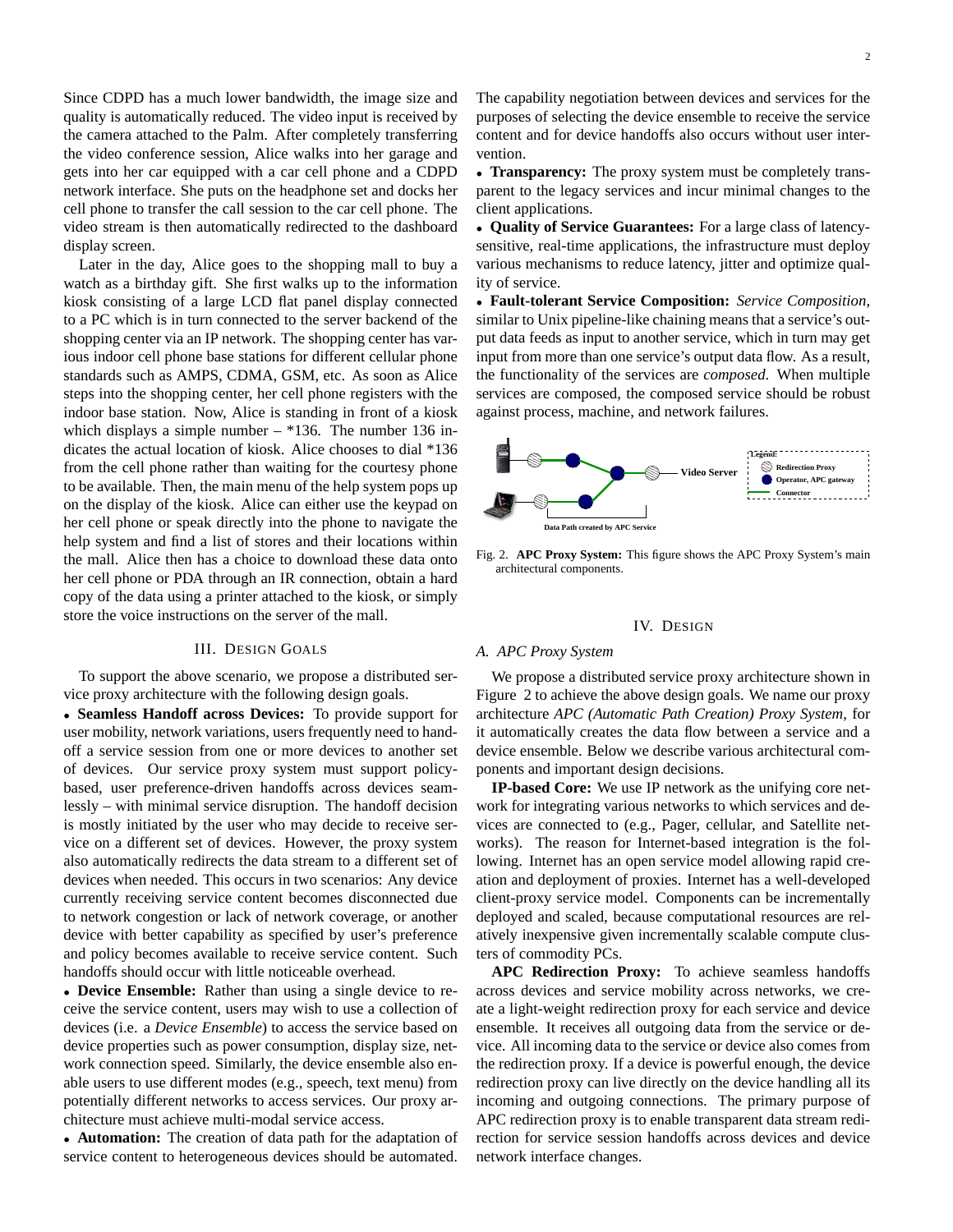Another goal of APC redirection proxy is to provide transport level adaptation. For instance, data may be encoded using forward error correction (FEC) codes to achieve error resilience on wireless links. FEC decoding is done on the device redirection proxy before delivering data to the client. Similarly, data buffering, prefetching, caching, and retransmission are also used to optimize performance. To determine which optimization mechanism is needed, the proxy monitors the packet loss rate, jitter, and delay. It then selects a set of adaptations for optimizing QoS.

**APC Gateways:** APC gateways are machines in compute clusters that provide interface between IP network and another network. For example, GSM-IP gateway is a gateway that interfaces a GSM network to the Internet. Any non-IP network requires a gateway for integrating devices from heterogeneous networks.

**Transformation Operators and Connectors:** To handle data format and capability mismatch between a service and a device, transformation of data and protocols is performed between the device and server redirection proxy. We define two abstractions: operators and connectors. An *Operator* has clearly defined input and output types and is only responsible for computation. It is agnostic of the actual transport mechanism used by a connector for delivery to the user. A *Connector* is an abstraction of the ADU transport mechanism between two operators. This abstraction encapsulates various properties of the transport such as reliability, order of delivery, and drop policy. The key advantage of this abstraction is that a connector hides the potential differences in network protocols from the operators and allows them to communicate as long as the output data type of the downstream operator matches the input data type of the upstream operator.

APC Proxy System supports four types of operators classified according to its functionality. Various operator properties such as input, output type, classification, etc. are encapsulated using XML to facilitate automated path discovery.

• **Data Format Translation Operators.** This type of operator performs conversions between different data formats (e.g., GIF to JPEG, PCM to GSM, powerpoint to HTML).

• **Protocol Conversion Operators.** These include translation between different security protocols. For example, an operator that converts between the heavy-weight security handshake protocol such as SSL to simple shared-key encryption and decryption falls into this category.

• **Content Transformation Operators.** This type of operator filters or aggregates the information produced by the previous operator. Another example would be a language translation operator from English to Chinese. or an operator giving a summary of a paragraph.

• **Optimization Operators.** This category of operators does not change the semantic content of the data. Instead, they modify the properties such as data size and security guarantees. These can be lossy or lossless compression operators to optimize bandwidth usage, encryption operators, and FEC operators to lower data error rate. The tradeoff of adding these operators is improved resource utilization but more operation complexity and potentially increased latency.

To handle the I/O mismatches between legacy operators (any

existing software), we create a high performance connector library to convert different I/O methods (e.g., file, network, disk I/O). Such a library alters the behavior of communication protocol of legacy operators transparently.

## **APC Service:**

**Data Path Creation:** APC service is a wide-area cluster service that automatically constructs a the data path (a chain of operators joined by connectors). Given application-specific optimization metrics, APC finds an optimal sequence of transformation path by conducting the shortest path search on a graph modeling the space of operators. Optimality is determined by the application metric. Any vertex of the graph denotes a data or protocol format. Each edge represents an operator performing the translation between the two formats with a value denoting the cost of operation. Using Dijkstra's shortest path search algorithm, the running time is  $O(E \log V)$ , where V is the number of vertices in the graph, and E is the number of edges.

**Computation Placement and Migration:** APC provides a wide-area *Computation Distribution Network* (ComDN) for purposes of making intelligent operator placement and migration decisions. Analogous to *Content Distribution Network* (CDN) like Akamai, a ComDN distributes the computation rather than content for better performance, access latency, and robustness to failures. Moreover, it also dynamically *relocates* the computation during a service session when performance becomes unacceptable. For example, when the network becomes congested between two operators, APC relocates one of them so that data path can avoid such network bottleneck.

A ComDN consists of compute servers where operators execute. It keeps track of existing running operator instances and monitors the load of compute servers. For load and network monitoring, it deploys a *wide-area monitoring service*, combining techniques of both passive and active monitoring. It collects both application-specific and application-independent measurements in a soft-state based distributed database.

ComDN decides which operator instances to use for a particular data path and on which compute servers to place dynamically created operators. This decision is based on the network and server load, locations of input data sources and output data sinks, and overhead of path creation. Application-specific QoS metrics (e.g., latency, throughput, image resolution, etc.) is used to determine the best location.

Not only is ComDN responsible for computation placement, it also makes operator migration decisions. In a transcoding data path, computations are often easily relocatable due to soft state nature of the operation. For this class of stateless operators, their locations are not fixed in the network and can be changed for the purpose of performance enhancement. For example, during a real-time service session, the network and server load may increase, resulting in unacceptable latency. This can also occurs due to service handoff to a device using a different network, or due to roaming of high-speed mobile users.

During runtime, the monitoring service of ComDN notifies the APC Service when the data path performance goes below the acceptable threshold. APC constructs a new data path by migrating computation state of existing operators to other newly selected computation sites by ComDN. Each operator has application specific service session state which are to be encapsu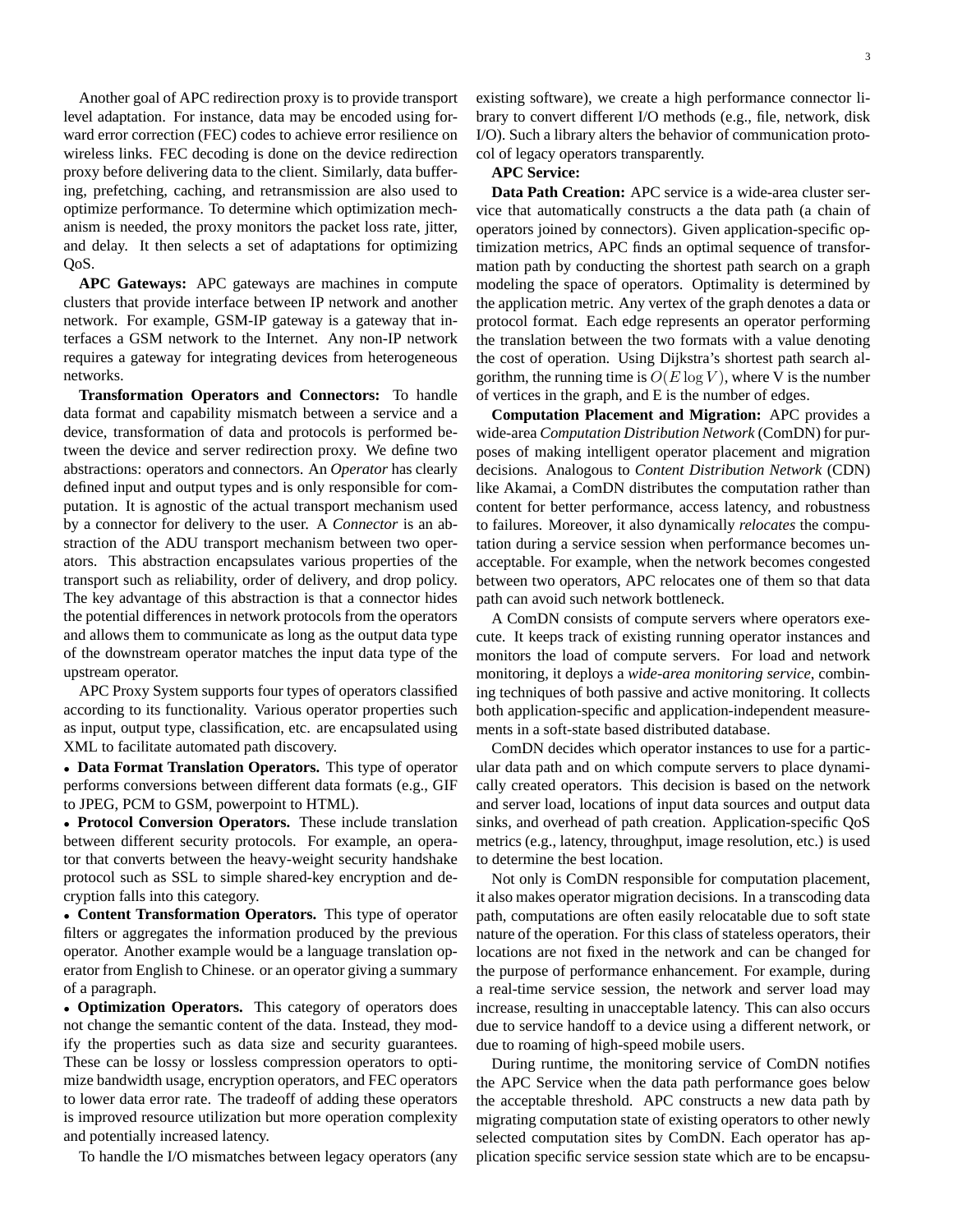lated and sent over to the new location (e.g., cookies for Web browsing, transcoding parameters for data transformation). In addition to operator migration, APC also performs automatic insertion and deletion of computation in the data path to adapt to changes in server and network load.

**Proactive Adaptation to Resource Variations:** Here we generalize the techniques APC uses to adapt to dynamic resource variations during a path execution. Frequently end users may experience degraded performance of the service due to dynamic changes in network conditions, e.g., sudden drop in bandwidth due to network congestion, or other resources such as computational cycles and memory space. There is a need for applications to adapt to dynamic changes in available resources to optimize user's perceived quality of service. We define three ways to adapt to changes in resources. These adaptations are performed only after the effect has been observed to persist beyond a threshold amount of time, since reacting to transient resource changes result in unjustified overhead and instability of the system.

## • **Application-intelligent adaptation**

The application is powerful enough to do its own adaptation to resource changes. For instance, RealAudio combines multiple streams encoded for different bit rates into a single clip, and RealVideo uses a single codec to encode data for all bandwidths. During runtime, the audio and video streams dynamically adapt to changes in bandwidths [4]. In this case, APC should directly take advantage the application adaptation mechanism in the composed path.

# • **Application-specific adaptation**

The application provides mechanisms for dynamic adjustment, but does not do so automatically. For instance, for bandwidth adaptation, there are different instances of the same codec intended for different bit rate. A codec may be error-resilient, but needs to be notified of the current error rate through a control channel. In this case, APC is responsible for monitoring the resource changes and providing the feedback to the applications to enable dynamic adaptation.

# • **Application-independent adaptation**

If there is a lack of knowledge of the underlying implementation of the application, APC treats it as a black box and does application-independent adaptation. For instance, to adapt to high packet loss rate, forward error correction (FEC) and compression operators are inserted for better data throughput. FEC can also vary the amount of redundancy based on the packet loss rate.

Combinations of the above approaches are used. Given the application-specific optimization criteria, APC strives to create service compositions that best utilize network and computational resources to achieve the optimal desired QoS. Optimized resource utilization and differentiated QoS are enabled by our iterative data path construction process with continuous feedback and clear specification of optimization metrics.

## *B. APC Proxy System Control Signaling*

To realize our motivating scenario in Section II, we now describe the control signaling to enable seamless service access using a device ensemble.

**Device Discovery:** As part of the APC Proxy System, there is a local-area device registry which keeps track of available devices, their properties such as ownership, compute power, battery life, memory, etc. It uses a IP multicast channel to discover any new devices in the local area network. If devices are bluetooth-enabled or have a common network interface, they can discover each other and directly report their neighbors to the device registry.

**Capability Negotiation:** When a user requests a service using a device ensemble, the redirection proxy of each device is contacted which performs a capability negotiation between the requested service and the device ensemble. Using the information from the device registry, it determines which set of devices are best suited for receiving the service content and how the service should be best delivered. It then makes a data path creation request to the APC Service. This decision is performed by examining the properties of each device. For instance, a cell phone provides a relatively low-latency, reliable voice channel. It is easy for punching in menu keys. Its coverage is almost ubiquitous. However, it has very limited screen display size and has relatively low battery life. Thus, a cell phone is useful as a voice-based or key-based control channel and audio output channel. In contrast, a desktop PC has much more capability in memory, compute power, and a higher fidelity graphical display. Nevertheless, it is not mobile. Thus, it is useful for video display only when a user intends to stay in a fixed location.

**Interaction with a Device Ensemble:** One potential problem of utilizing a collection of devices simultaneously is that synchronization may be necessary among the devices. For instance, if audio is delivered to the cell phone and video is streamed to the desktop PC, it is easy for data to get out of sync. We propose that the redirection proxies periodically send each other sequencing messages to resynchronize. These messages can be application-level sequence numbers of simply RTP timestamps if RTP is used as the transport.



Fig. 3. **Device handoff:** This figure demonstrates our scenario of handing a video conference session from a PSTN phone and a PC to a GSM and Palm Pilot. Dashed lines represent data streams after the handoff.

**Policy-based Handoff:** A handoff can be either initiated by the user or suggested by the APC Service. The latter case occurs when device receiving the service becomes disconnected or overloaded. We now step through the scenario (Figure 3) of Alice handing off the video conferencing session with her Mom from her home PSTN phone and PC to her GSM cell phone and Palm Pilot. Alice first dials *#C* to indicate her wish to handoff her conversation to her cell phone. The redirection proxy